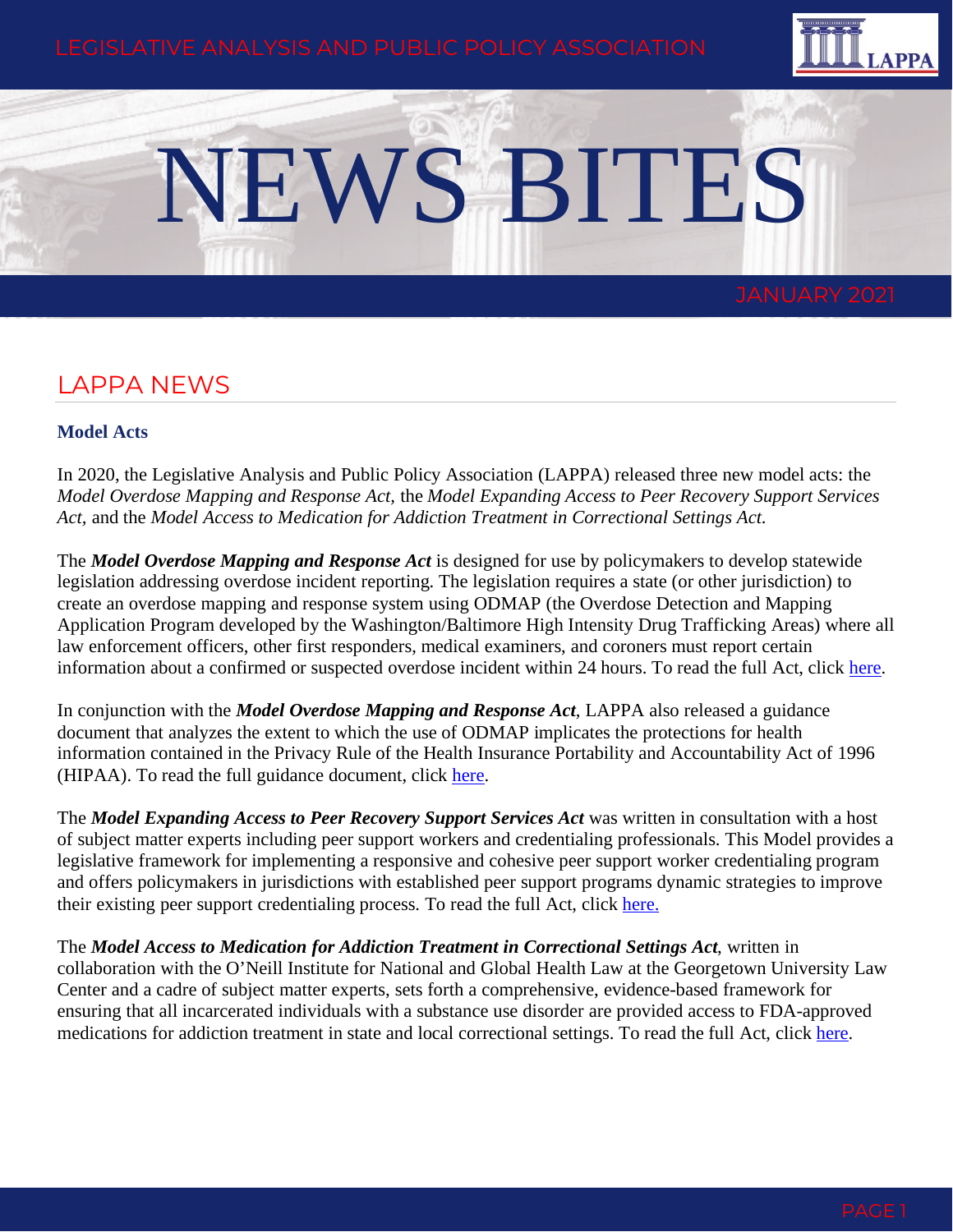#### **Model Acts Coming Soon**

In the next several months, LAPPA will release another series of model acts, including the *Model Recovery Residence Certification Act*, the *Model Overdose Fatality Review Teams Act,* and the *Model Safe Disposal of Residential Sharps Waste Act*.

The *Model Recovery Residence Certification Act* will set out the suggested requirements for voluntary certification of recovery residences in a state and will encourage certification by conditioning the award of state funds to certified recovery residences and prohibiting treatment service providers from referring patients to any recovery residence that is not certified. The Act will include provisions for the filing of complaints against a recovery residence, appeals by residences for adverse rulings, whether for the denial, revocation, or suspension of a certification or as the result of a complaint, and will set out various crimes and penalties related to fraud, patient brokering, and retaliation, among others. The overall purpose of the Act will be to, through the certification process, make recovery residences subject to oversight for the protection of their vulnerable residents.

The *Model Overdose Fatality Review Teams Act* will address the duties, responsibilities, and composition of overdose fatality review (OFR) teams in order for them to properly examine and understand the circumstances leading up to a fatal overdose. Based on the information gathered from case reviews, OFR teams can make recommendations on policy changes and resource allocations to prevent future overdoses. To ensure that OFR teams are able to access and review records and other documentation related to fatal overdoses from relevant agencies, entities, and individuals, the Model Act will provide a framework through which OFR teams can access this information while remaining compliant with local, state, and federal confidentiality laws and regulations.

The *Model Safe Disposal of Residential Sharps Waste Act* will address medical "sharps" (items such as needles, syringes, lancets, auto-injectors, and infusion sets), which are commonly used outside of health care facilities by people who need to treat or manage various medical conditions. The purpose of this Act will be to give state legislators a way to establish a uniform, effective, statewide system for the safe collection and disposal of sharps used outside of healthcare facilities to protect public health and to reduce the improper disposal of such waste in solid waste and recycling systems.

### **Model Acts Coming Later This Year**

Later in 2021, LAPPA will release several model acts, including the *Model Law Enforcement Deconfliction Act,* the *Model Universal Naloxone Access Act,* and the *Model Act for the Utilization of License Plate Readers.*  For questions about any of LAPPA's Model Acts please visit our website at [www.legislativeanalysis.org](http://www.legislativeanalysis.org/) or email [info@thelappa.org.](mailto:info@thelappa.org)

# IN THE NEWS

#### **Fraternity Houses Serving as Drug Deal Hotspots**

A recent investigation concluded that drug trafficking was occurring in and near three fraternity houses at the University of North Carolina at Chapel Hill (UNC). These high-volume drug deals were conducted so brazenly that the local Sheriff in Orange County declared that an investigation basically fell into his department's lap. The investigation culminated with charges being leveled against 21 individuals allegedly involved in a drug trafficking ring that rapidly spread to other universities and moved hundreds of kilograms of drugs, including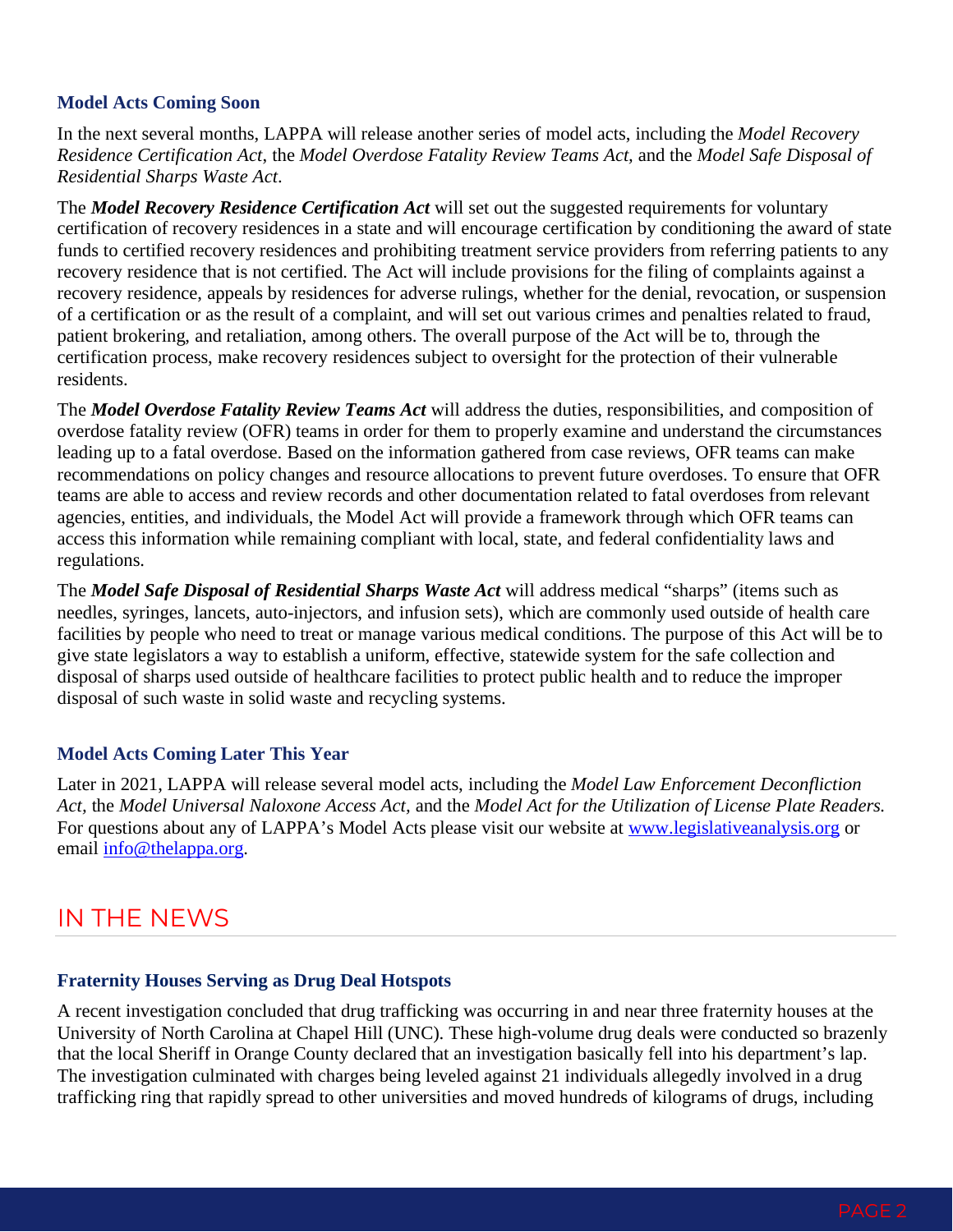cocaine and Xanax. Those charged include current and former students from UNC, Appalachian State University, and Duke University. Informants told investigators that drug sales happened in the rooms of the fraternity houses and that prices for drugs were often posted on GroupMe (a group texting app) threads. Investigators say that suppliers in California were mailing cocaine to North Carolina, and marijuana was being trafficked to UNC by car – with total sales from the alleged drug ring exceeding \$1.5 million. To read the full article published in the *Washington Post*, click [here.](https://www.washingtonpost.com/nation/2020/12/18/unc-duke-fraternity-drug-ring/)

#### **Opioid Use After Mastectomy**

New research shows that women who are prescribed opioids and other drugs to ease pain after a mastectomy and reconstructive surgery are continuing use of opioids after their surgical recovery is complete. An analysis revealed that new, persistent use of opioids was observed in just over 13 percent of women who underwent breast cancer surgery, and nearly seven percent of women who were prescribed another class of addictive substance became persistent users of those medications. The rate of opioid use in the United States' cancer population has steadily been increasing as have instances where short-term opioid exposure (such as following a surgical procedure) leads to long-term opioid dependance. To read more about this study in *Medpage Today*, click [here.](https://www.medpagetoday.com/meetingcoverage/sabcs/90158)

#### **Thousands Wait for Access to Substance Use Disorder Treatment**

According to a prisoner advocacy group, more than 6,000 prison inmates in the State of California are waiting for the doctors' appointments they need to receive medication to treat a substance use disorder. These delays can have devastating and even fatal consequences, as recent research has shown that opioid-related overdoses are among the leading causes of death among people who are released from jails and prisons. An analysis conducted in 2017 found that the fatality rate from drug overdoses in California prisons was three times higher than any other prison system in the country. A spokesperson for the state stated that the prison system is working hard to alleviate backlogs and that California is in fact home to the world's largest treatment program housed in a correctional facility. To read the full story from *KQED*, click [here.](https://www.kqed.org/news/11849703/thousands-of-california-inmates-waiting-for-access-to-addiction-treatment)

#### **Eye Disease Tied to Opioids Crisis**

A new study reported finding that America's opioid epidemic is costing individuals who suffer from substance use disorder their eyesight, citing data showing that the number of addicted persons who developed visionendangering eye infections quadrupled in the 13-year period between 2003 and 2016. The initial eye infections are primarily caused by bacteria and fungi that enter a person's bloodstream through the use of infected needles. Tough restrictions on opioid prescriptions resulted in more persons with substance use disorder turning to cheaper alternatives, such as heroin and fentanyl, which in turn resulted in increased needle sharing. Pathogens that are injected into the bloodstream can spread throughout the body, causing not just dangerous eye infections, but also affecting heart valves, the brain, and other vital organs. Treatments are available but often are not sought until irreversible damage to a person's eyesight has occurred. To read the full article in U.S. News and World Report, click [here.](https://www.usnews.com/news/health-news/articles/2020-11-05/another-tragedy-tied-to-opioids-eye-disease)

#### **Art Being Used as a Tool in the Fight Against Opioid Abuse**

A first-ever report from the National Endowment for the Arts finds that incorporating music into treatment for opioid use disorder (OUD) can have significant, positive effects on patients. The report, entitled *Arts Strategies for Addressing the Opioid Crisis: Examining the Evidence*, focuses on arts integration in pain management and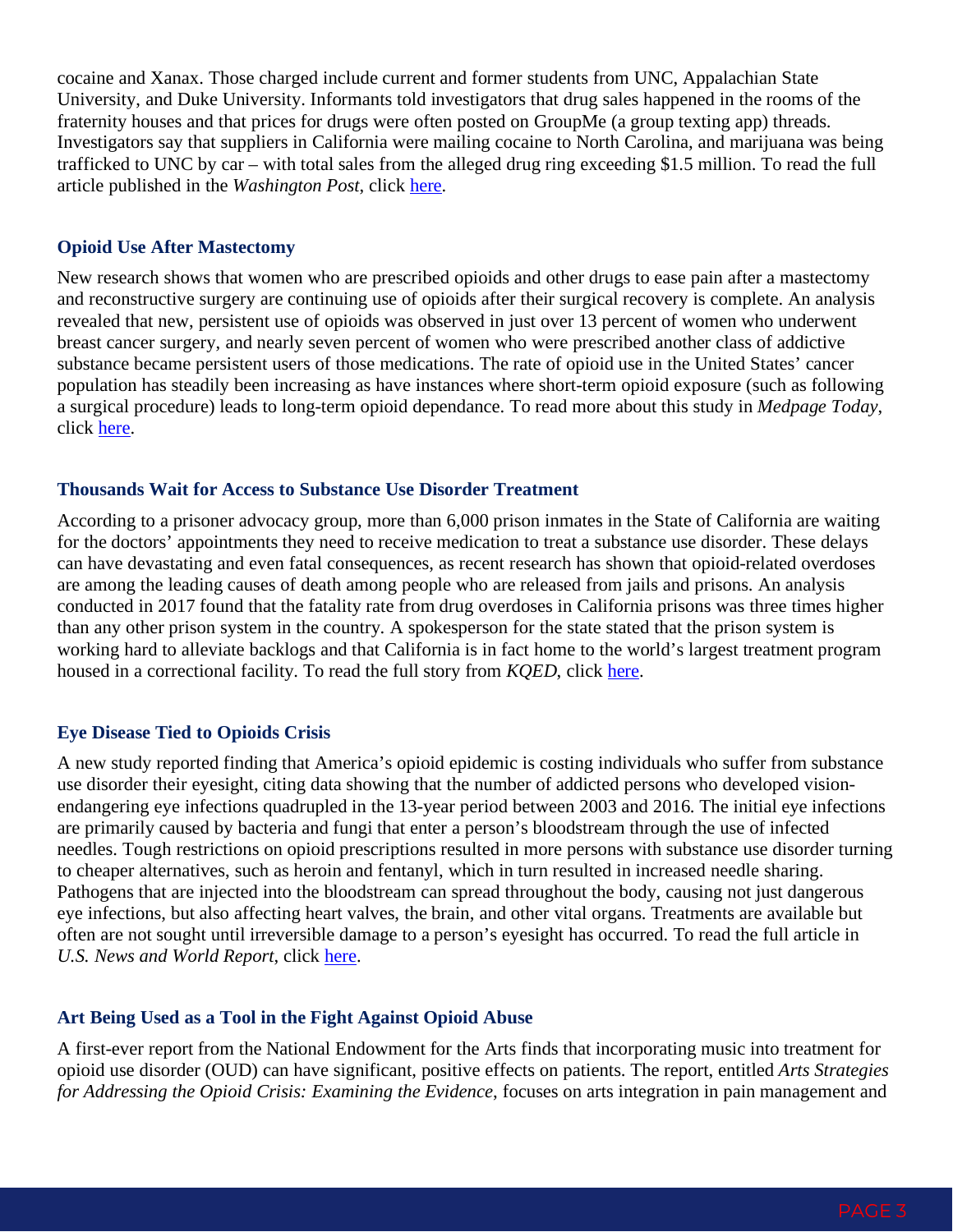treatment of OUD. Key findings from an extensive literature review include the following: (1) listening to music was shown to reduce post-operative pain, chronic pain, and the need for pain medication; (2) music was shown to improve readiness and motivation for OUD treatment; and (3) music was shown to reduce opioid cravings. The report's authors recommend that future studies include other art media, in addition to music, and that researchers should establish specific outcomes, metrics, and reporting guidelines. To read the full report from the National Endowment for the Arts, click [here.](https://www.arts.gov/about/news/2020/new-report-national-endowment-arts-shows-arts-can-be-significant-tool-fight-against-opioid-abuse)

#### **Nurse Practitioners Serving Important Roles in Rural America**

Allowing nurse practitioners to prescribe buprenorphine has vastly increased access to treatment for opioid addiction, especially for America's rural population. A new study from the Washington State University School of Nursing used prescription drug monitoring program data to analyze prescribing and dispensing patterns in Oregon both before and after nurse practitioners gained authority to prescribe buprenorphine, and the data shows that the change had an immediate impact on access to the medication that is used in a variety of substance use disorder treatment protocols. By the end of 2018, buprenorphine prescriptions written by nurse practitioners accounted for one in five total prescriptions for buprenorphine in rural Oregon and, in frontier areas, nurse practitioner prescriptions made up one-third of buprenorphine prescriptions dispensed. In Oregon, and elsewhere across the United States, a nurse practitioner is often the only healthcare provider available in a rural area, and people are reliant upon those providers for a wide array of services, including substance use disorder treatment services. To read more about this study in *Medical Xpress*, click [here.](https://medicalxpress.com/news/2020-11-nurse-practitioners-key-role-opioid.html)

#### **How Much Do Medical Students Know About Overdose and Substance Use Disorder**

A recently-published study led by the Wayne State University School of Medicine concluded that incoming medical students have greater knowledge about opioids than the general population but that misinformation and stigma related to substance use disorder persists. Those involved in the study published a paper entitled "Incoming Medical Students' Knowledge of and Attitudes Toward People with Substance Use Disorder: Implications for Curricular Training," and one of the findings was that over 50 percent of students knew someone with a substance use disorder, but that knowledge did not necessarily translate into knowing more specifics about overdose and how to respond to overdose victims. When surveyed, students overwhelmingly showed interest in receiving more training on substance use disorder and opioid overdose, and work is ongoing in medical schools around the country to incorporate new training into the curriculum, including opioid overdose prevention and response training. This study has been accepted for publication in the journal *Substance Abuse* – to read more from Wayne State University, click [here.](https://today.wayne.edu/medicine/news/2020/11/08/study-examines-incoming-medical-student-knowledge-of-opioid-overdoses-and-substance-use-disorders-40899)

# NEWS BITS

**California:** A proposed measure in this state would require the Attorney General to establish and serve as chair of the Southern California Fentanyl Task Force. Senate Bill 75 requires the task force to develop information, make recommendations, and report findings to the California Department of Justice and to the legislature regarding matters relating to the fentanyl crisis in Southern California communities. The bill further establishes the membership of the task force and requires that the group's first meeting be held no later than July 1, 2022.

**Indiana:** The Indiana Department of Corrections (IDOC) recently announced that it will make the opioid reversal medication, naloxone, available to every offender released from a state correctional facility. Overdose